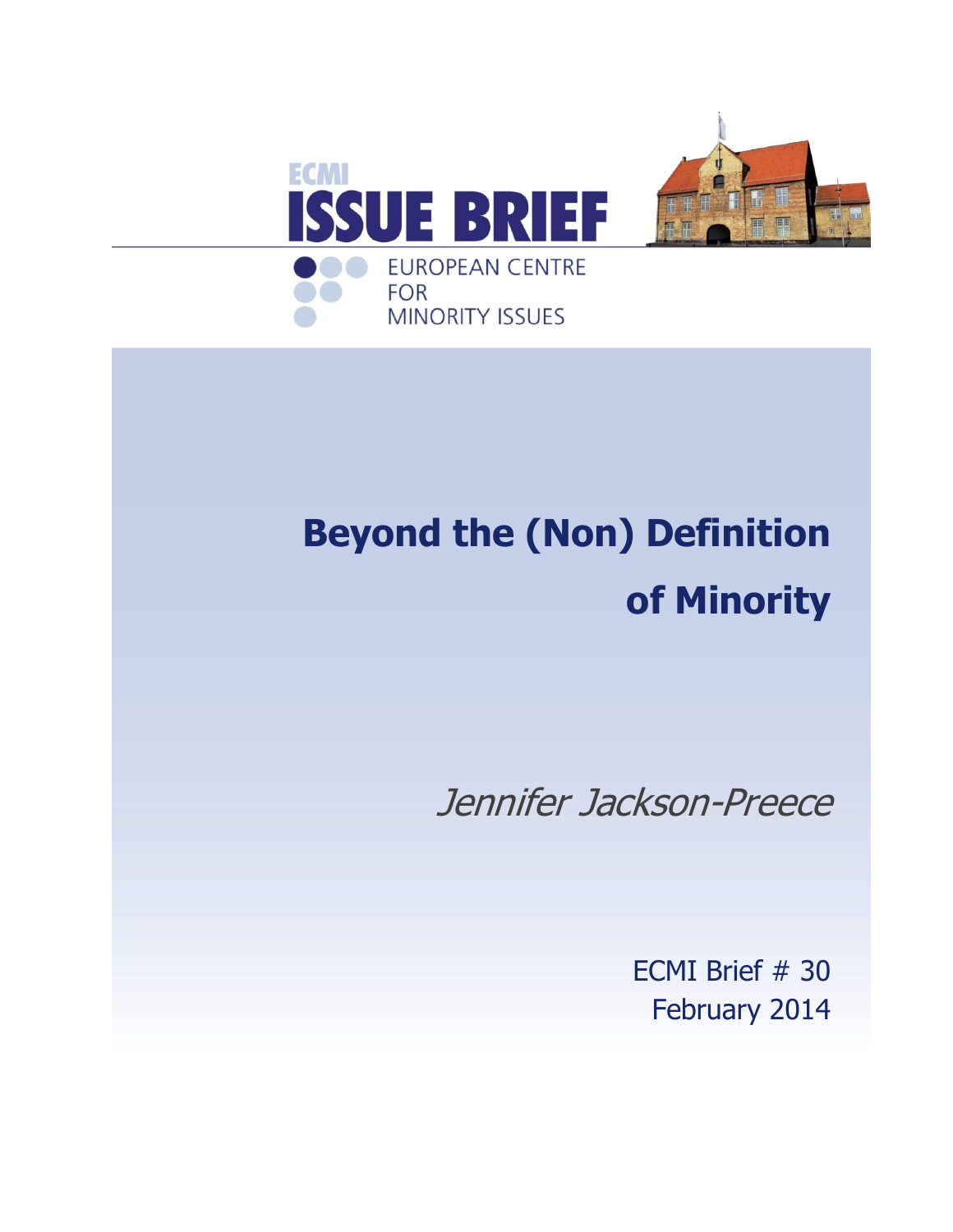

The European Centre for Minority Issues (ECMI) is a non-partisan institution founded in 1996 by the Governments of the Kingdom of Denmark, the Federal Republic of Germany, and the German State of Schleswig-Holstein. ECMI was established in Flensburg, at the heart of the Danish-German border region, in order to draw from the encouraging example of peaceful coexistence between minorities and majorities achieved here. ECMI's aim is to promote interdisciplinary research on issues related to minorities and majorities in a European perspective and to contribute to the improvement of interethnic relations in those parts of Western and Eastern Europe where ethnopolitical tension and conflict prevail.

ECMI Briefs are written either by the staff of ECMI or by outside authors commissioned by the Centre. As ECMI does not propagate opinions of its own, the views expressed in any of its publications are the sole responsibility of the author concerned.

#### **ECMI Brief # 30 European Centre for Minority Issues (ECMI) Director: Dr. Tove H. Malloy © ECMI 2014**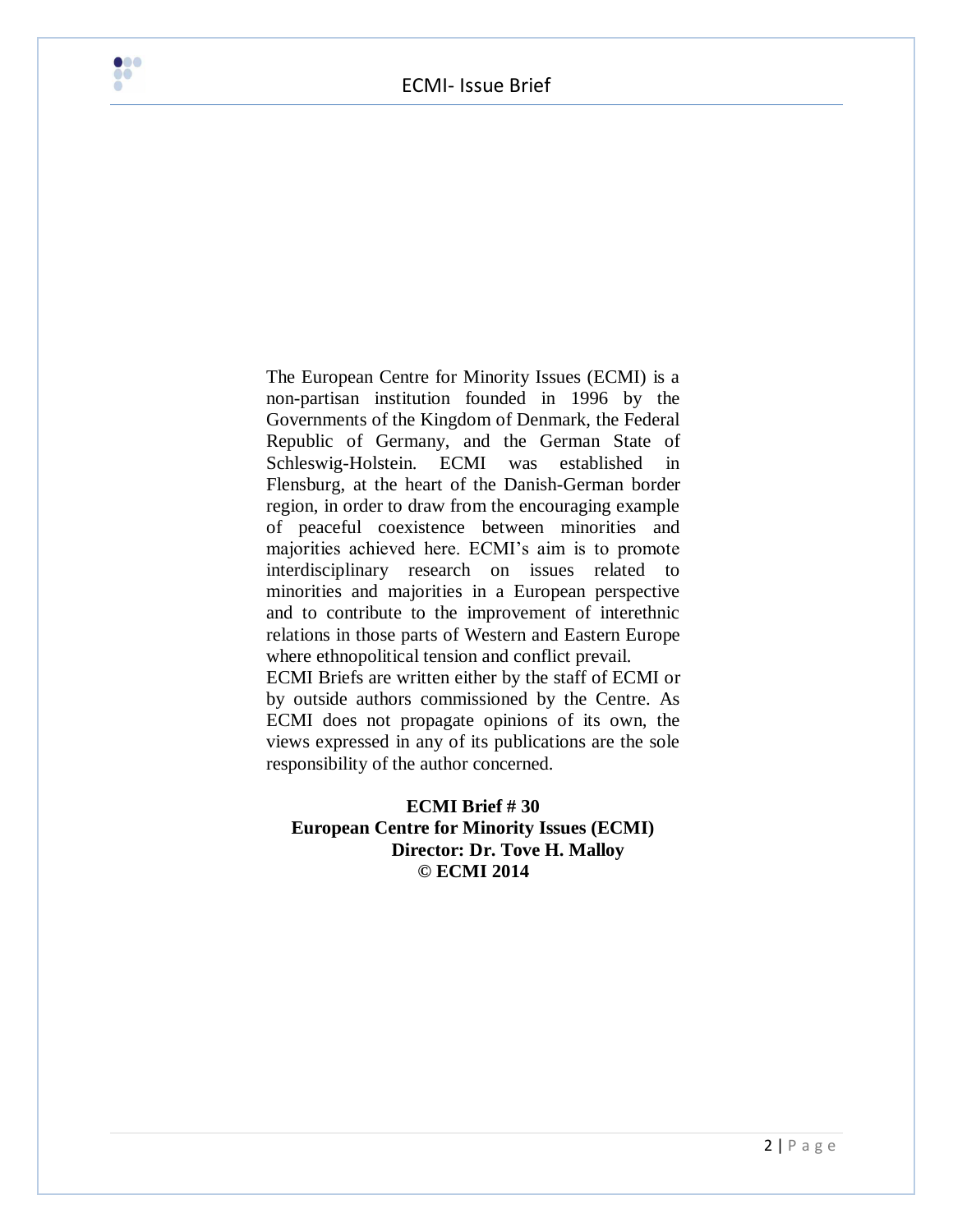# Beyond the (Non) Definition of Minority

*This Issue Brief aims to analyse past and present definitions of 'minority' in order to evaluate current trends and future opportunities regarding the identifi cation of minority rights holders. In so doing, it assumes that minority identity is part of the broader socio-cultural context. Accordingly, the identity of a minority right holder refers to the attributes and opportunities associated with being a minority, including relationships between individuals and groups, as well as relations between groups. Crucially, it regards these attributes, opportunities and relationships as socially constructed and therefore context / time specific and changeable. The intention here is not to endorse a preferred definition of 'minority', but rather to reflect on how scholars and practioners should understand and use such definitions.*

#### **Jennifer Jackson Preece, February 2014 ECMI Issue Brief #30**

# **I. WHO ARE MINORITY RIGHTS HOLDERS?**

 $\bullet\bullet\bullet$ ad<br>A

Over the last few decades, minority rights have become a widely recognized component of international and domestic rights regimes. A scholar or practitioner wanting to know more about the general form and content of minority rights has a growing list of authoritative texts to reference, including article 27 of the International Covenant on Civil and Political Rights, the UN Declaration on the Rights of Persons Belonging to National or Ethnic, Religious and Linguistic Minorities, the Framework Convention for the Protection of National Minorities, the European Charter for Regional and Minority Languages, various recommendations and guidelines issued by the High Commissioner on National Minorities (HCNM), and so forth. These texts provide a reasonably clear and increasingly elaborate indication of the kind of arrangements currently

identified as important for the preservation and promotion of distinct minority identities within states. But there is no article or paragraph within them that one can point to where the key signifier 'minority' itself is defined.

This omission of definition is more than a mere curiosity. It has hugely important implications with regard to the exercise and enforcement of minority rights. A right consists of five main elements: (1) a right holder (the subject of the right) has (2) a claim to some substance (the object of a right) which he or she might (3) assert, or demand, or enjoy, or enforce (exercising a right) against (4) some individual or group (the bearer of the correlative duty) citing in support of his or her claim (5) some particular ground (the justification of a right)<sup>1</sup>.

Controversy with regard to the definition of a minority centres upon the identity of (potential) minority rights holders (the first element of a right). *Only* those recognized minority rights holders may assert valid claims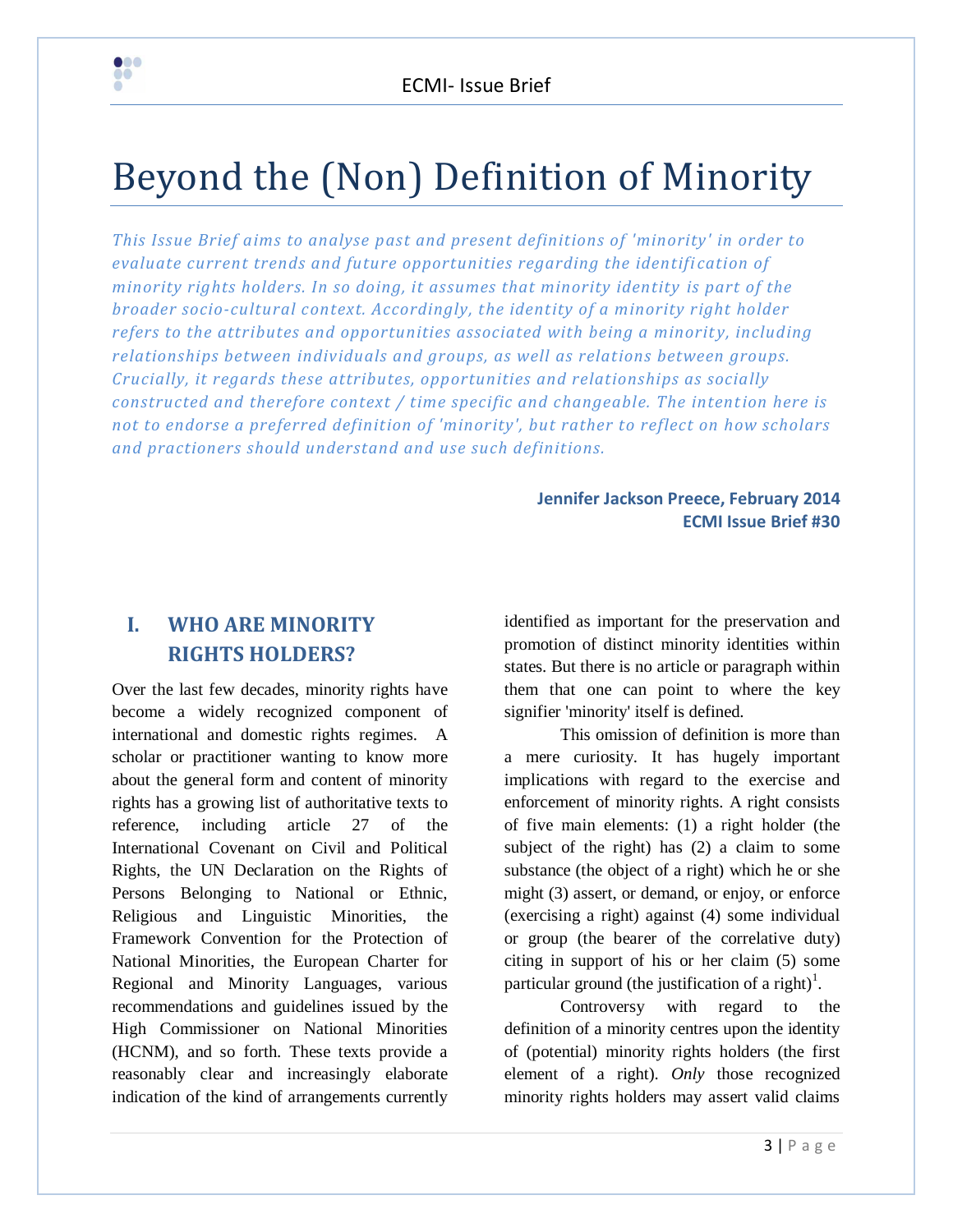for minority rights enforcement; whereas to dispute or deny a putative minority identity effectively disputes or denies the validity of the associated minority rights claim, to recognize a putative minority identity creates a prima facie valid basis for the associated minority rights claim. In circumstances where the identity of the right holder is vague, rights claims tend to be correspondingly weak and therefore less likely to succeed. Conversely, overly rigid definitions (both wide and narrow) may predetermine the number of persons in the right holder category and thereby also the scope of rights obligations incumbent upon the bearer of the correlative duty (e.g., the state).

 $\bullet\bullet\bullet$ **PO** 

# **II. RIGHTS AND CONTESTED IDENTITIES**

Controversies having to do with the identity of right holders are not unique to minority rights. They may arise in any rights claim, and are particularly prominent with respect to so called ‗identity rights' – a broad category of rights that include claims based upon gender, sexual orientation, disability, and indigeneity as well as minority status.

But within this category of contested identity claims, the definitional uncertainty of 'minority' arguably stands out. Gender and sexual orientation, rightly or wrongly, tend to be treated as mostly self-explanatory. In the two other cases, even when the key signifiers remain contested, there are various legally codified definitions academics and practitioners may turn to for general guidance. For example, a general definition of 'disability' may be found in article 1 of the UN Convention on the Rights of Persons With Disabilities;

*persons with disabilities include those who have long-term physical, mental, intellectual or sensory impairments*  *which in interaction with various barriers may hinder their full and effective participation in society on an equal basis with others<sup>2</sup> .*

Similarly, article 1 of ILO Convention 107 on Indigenous and Tribal Populations (1957) refers to

*members of tribal or semi-tribal populations in independent countries whose social and economic conditions are at a less advanced stage than the stage reached by the other sections of the national community, and whose status is regulated wholly or partially by their own customs or traditions or by special laws or regulations' as well as 'members of tribal or semi-tribal populations in independent countries which are regarded as indigenous on account of their descent from the populations which inhabited the country, or a geographical region to which the country belongs, at the time of conquest or colonisation and which, irrespective of their legal status, live more in conformity with the social, economic and cultural institutions of that time than with the institutions of the nation to which they belong'*<sup>3</sup> .

Neither of these definitions regarding disability and indigeneity are wholly satisfactory – indeed, both concepts remain subject to a good deal of contestation in law, policy making and academic debate. Nonetheless, the existence of codified explanatory references does at least provide a certain degree of focus to the debate. The same cannot be said with respect to the concept of a 'minority'. No convention or treaty stipulating minority rights has ever included an explicit definitional provision which clearly identifies minority rights holders.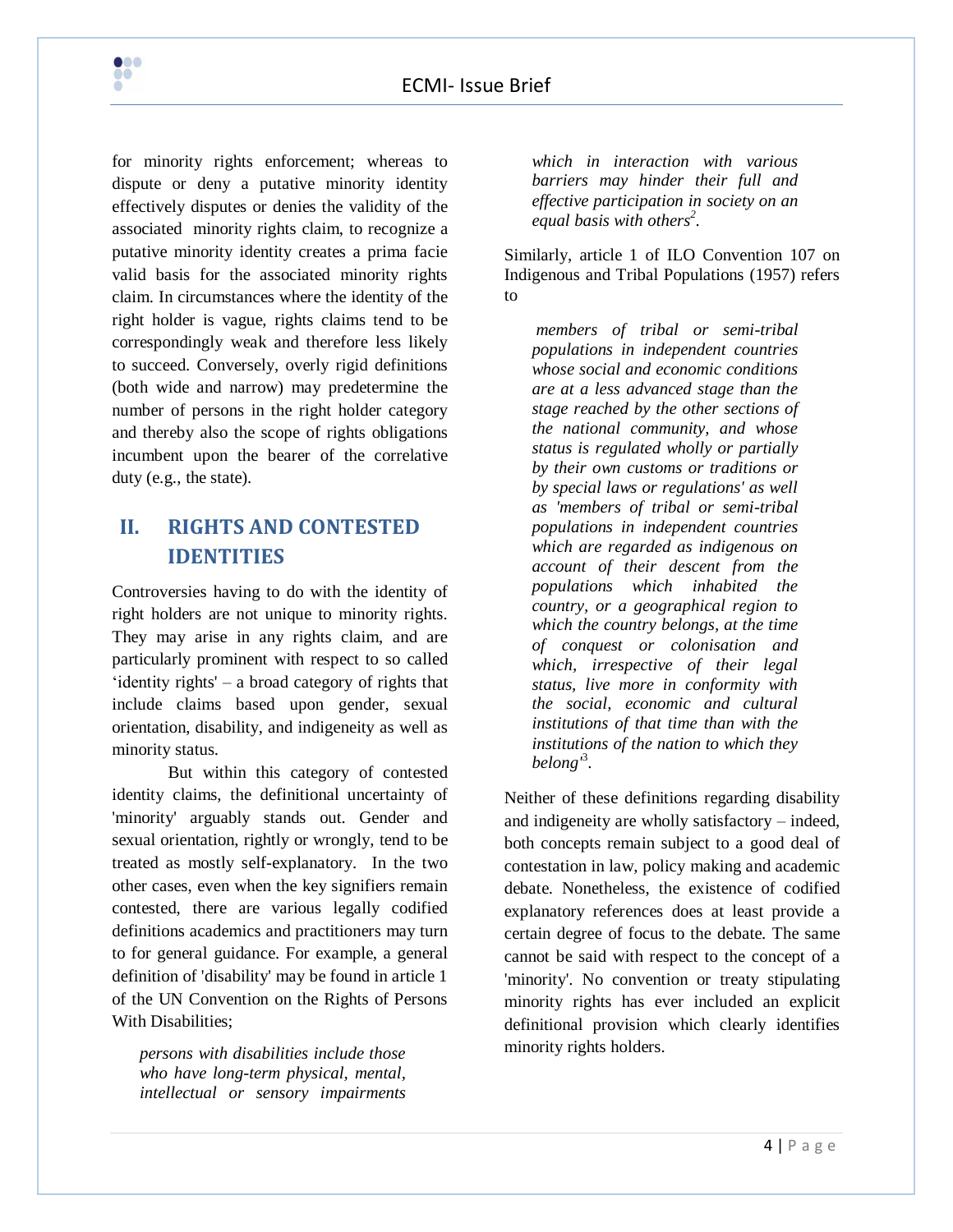# **III. (NOT) DEFINING MINORITIES**

 $\bullet\bullet\bullet$ ad<br>A

The best approximation of a generally applicable authoritative definition of minority is that proposed in a 1977 study prepared for the UN Sub-Commission on Prevention of Discrimination and Protection of Minorities by Francesco Capotorti. According to the Capotorti definition, a minority is

*a group numerically inferior to the rest of the population of a state, in a non-dominant position, whose members – being nationals of the state – possess ethnic, religious or linguistic characteristics differing from the rest of the population and show, if only implicitly, a sense of solidarity directed towards preserving their culture, traditions, religion or language 4 .*

In this formulation, 'minorities' are groups set apart by both objective ('ethnic, religious and linguistic') characteristics and a subjective (sense of solidarity) in circumstances of powerlessness ('numerical inferiority' and 'nondominance') relative to an implied majority.

Capotorti does not claim to provide a universal definition – instead the definition he proposes is deliberately 'limited in its objective' and 'is drawn up solely with the application of article 27 of the [ICCPR] Covenant in mind'<sup>5</sup> .Instead, Capotorti emphasizes that

*the preparation of a definition capable of being universally accepted has always proved a task of such difficulty and complexity that neither the experts in this field nor the organs of the international agencies have been able to accomplish it to date<sup>6</sup> .*

Speaking at Strasbourg two decades later (in 1995), the first HCNM, Max van der Stoel, noted much the same thing:

*I know that groups of experts have been sitting for decades trying to come to a common definition. They have never succeeded in doing this and therefore I will not try to give a definition on my own<sup>7</sup> .*

And so the lack of definitional clarity persists. When the fourth HCNM, Astrid Thors, began her term of office on 20 August 2013, the 'experts' had still failed to resolve this dilemma. As both Capotorti and Stoel suggest, this failure is not due to a lack of effort. There have been many attempts at definitional guidance regarding those persons and groups that might legitimately claim minority rights. Across these various constructions, it is possible to discern at least five distinct and recurrent approaches to the problem of definition.

## *Variations on Capotorti*

Several of these precursors and successors are noticeably similar to that definition proposed by Capotorti in highlighting various combinations of objective, subjective and power criteria. For example, in its 1930 Advisory Opinion regarding the Greco-Bulgarian Convention, the PCIJ described a minority as:

*a group of persons living in a given country or locality, having a race, religion, language and traditions of their own and united by this identity of race, religion, language and traditions in a sentiment of solidarity, with a view to preserving their traditions, maintaining their form of worship, ensuring the instruction and upbringing of their children in accordance with the spirit and traditions of their race and rendering mutual assistance to each other<sup>8</sup> .*

A half-century later, the Council of Europe's Parliamentary Assembly (COEPA)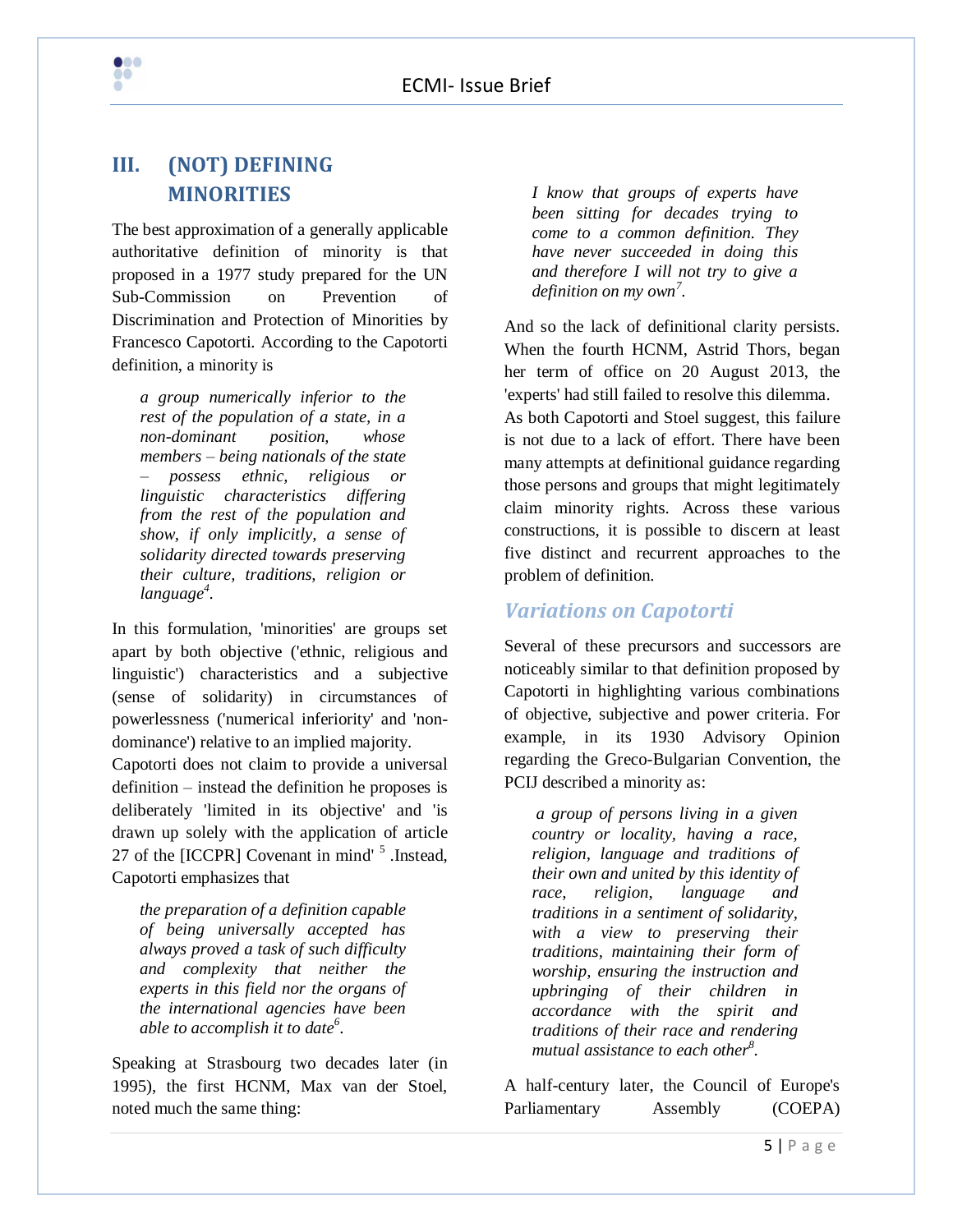

Recommendation 1134 (1990) characterizes 'national minorities' in strikingly similar language:

*separate or distinct groups, well defined and established on the territory of a state, the members of which are nationals of that state and have certain religious, linguistic, cultural or other characteristics which distinguish them from the majority of the population<sup>9</sup> .*

While Capotorti's emphasis on non-dominance is noticeably absent from both the PCIJ and a COEPA definition, the core content is otherwise broadly comparable. So, too, is the definition noted in a subsequent (1986) report prepared for the UN Sub-Commission on Prevention of Discrimination and Protection of Minorities. In this attempt, Jules Deschene modifies the original Capotorti version to include alongside powerlessness an explicit reference to an equality remedy:

*a group of citizens of a State, constituting a numerical minority and in a non-dominant position in that State, endowed with ethnic, religious and linguistic characteristics which differ from those of the majority of the population, having a sense of solidarity with one another, motivated, if only implicitly, by a collective will to survive and whose aim is to achieve equality with the majority in fact and in law <sup>10</sup> .*

#### *Minority as autochonous group*

There is also a noteworthy tendency to privilege autochonous groups over and above groups comprised of migrants and their descendants that might otherwise satisfy the Capotorti criteria. While Capotorti himself limits minority status to 'nationals of the State', he does not specifically

exclude those migrants or their descendants who have become nationals of the State in which they reside. However, article 1 of the European Charter for Regional and Minority Languages (1992) does precisely that. It defines those languages within its remit as:

*traditionally used within a given territory of a State by nationals of that State who form a group numerically smaller than the rest of the State's population; and different from the official language(s) of the State or the languages of migrants<sup>11</sup> .*

A similar strategy has been adopted by various signatories of the Council of Europe's Framework Convention for the Protection of National Minorities (FCNM). According to paragraph 12 of its accompanying Explanatory Report, the FCNM does not define 'national minority' because it was ' impossible to arrive at a definition capable of mustering general support of all Council of Europe member States<sup> $12$ </sup>. As a result, signatory states either set out their own definition when they ratified the FCNM or stipulated a working definition in their first state report on national compliance with FCNM undertakings. Many of these state signatories privilege autochonous groups either by naming specific 'historic' groups to whom the FCNM will apply, by openly excluding noncitizens and / or (im)migrant-origin groups, by applying a qualifying time period of presence within the State, or some combination thereof.

For example, in the Netherlands, national minorities are understood to be ' those groups of citizens who are traditionally resident within the territory of the State and who live in their traditional/ancestral settlement areas, but who differ from the majority population through their own language, culture and history – i.e. have an identity of their own – and who wish to preserve that identity<sup>13</sup>. Accordingly, the Framework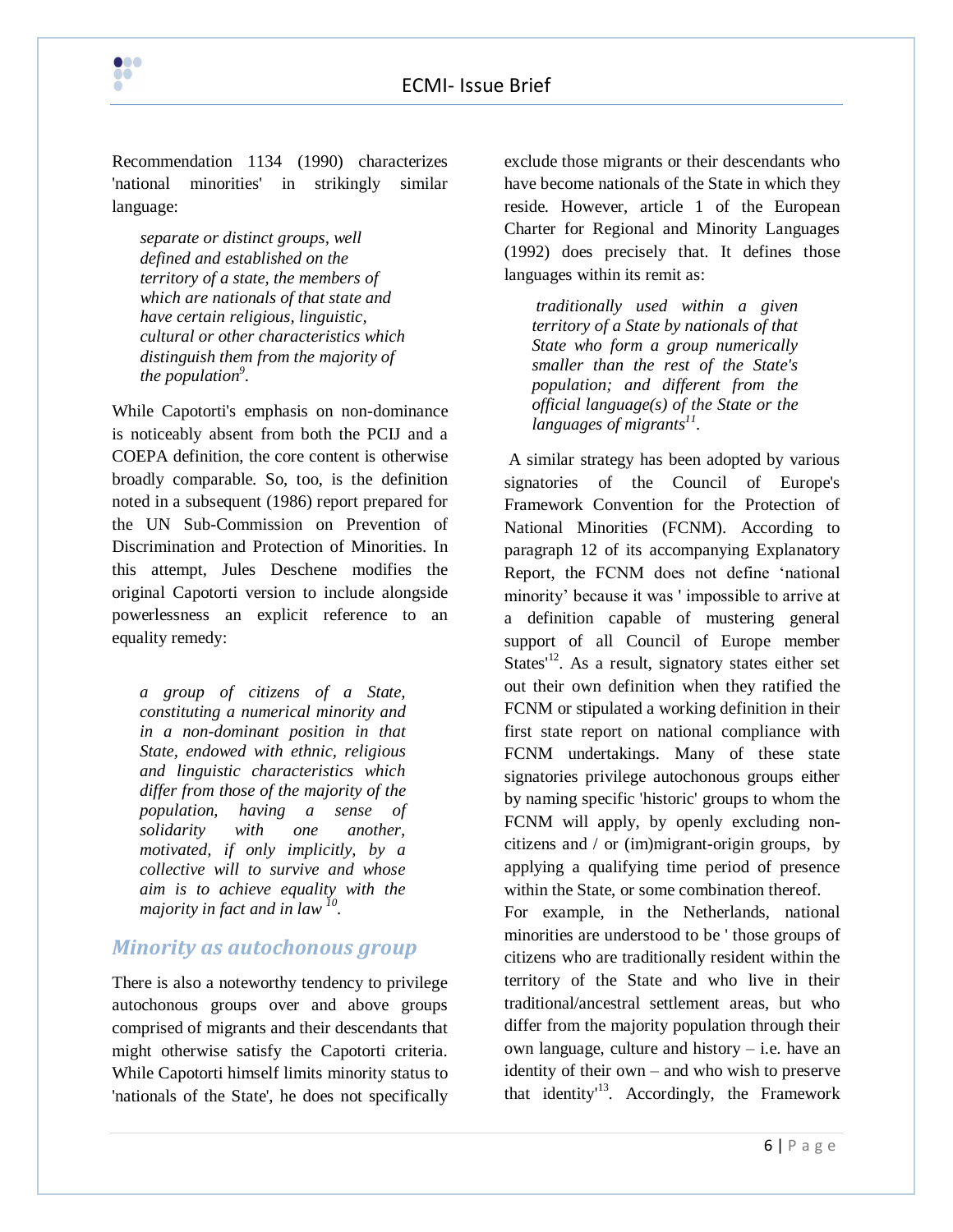Convention has been declared applicable 'only to the Frisians in the Netherlands, as it is only the Frisians who fulfil these criteria within the Netherlands'<sup>14</sup>.

 $\bullet\bullet\bullet$ **PO** 

In a similar vein, the Republic of Croatia considers national minorities under the FCNM to be members of the 'autochthonous national minorities' as set out in its Constitution<sup>15</sup>. The Constitution of the Republic of Croatia identifies as 'autochthonous minorities' Serbs, Czechs, Slovaks, Italians, Hungarians, Jews, Germans, Austrians, Ruthenians, and Ukrainians who are citizens of the Republic of Croatia.

Alternatively, Hungary applies its FCNM obligations in accordance with Subsection (2) of Section 1 of its Minorities Act, according to which ' national and ethnic minorities are all groups of people that have lived in Hungary for at least one century; they represent a numerical minority in the country's population; their members are Hungarian citizens; they are distinguished from the rest of the population by their own languages, cultures, and traditions; they demonstrate a consciousness of an affinity that is aimed at preserving all of these and expressing and protecting the interests of their historical communities<sup>16</sup>. According to this Act, those national groups considered native to Hungary are: Bulgarians, Gypsies, Greeks, Croatians, Poles, Germans, Armenians, Romanians, Ruthenians, Serbians, Slovakians, Slovenians, and Ukrainians.

Meanwhile, Bill 1998/99:143 National Minorities in Sweden identifies that the following criteria should be satisfied for a group to be regarded as a national minority there: (1) groups with a pronounced affinity who, as regards numbers in relation to the remainder of the population, have a non-dominating position in society; (2) religious, linguistic, traditional and/or cultural belonging that distinguish it from

the majority; (3) the individual and also the group should have a desire and ambition to retain their identity; and (4) finally, the group should have an 'historic or long bond with Sweden' <sup>17</sup>.The Government of Sweden 'does not consider that it is possible to draw an absolute limit measured in years' but asserts that 'minority groups whose minority culture existed in Sweden prior to the 20th century may be said to satisfy the requirement' <sup>18</sup>.

Such privileging of time and tradition over and above other objective or subjective characteristics is not without controversy. It goes against *United Nations General Comment No. 23: the rights of national minorities (*1994) where the Office of the High Commissioner of Human Rights affirms that degree of permanence within the state is irrelevant to minority rights arising under article 27 ICCPR:

*those rights simply are that individuals belonging to those minorities should not be denied the right, in community with members of their group, to enjoy their own culture, to practise their religion and speak their language. Just as they need not be nationals or citizens [note that this is contrary to Capotorti] they need not be permanent residents. Thus, migrant workers or even visitors in a State party constituting such minorities are entitled not to be denied the exercise of those rights. As any other individual in the territory of the State party, they would, also for this purpose, have the general rights, for example, to freedom of association, of assembly, and of expression. The existence of an ethnic, religious or linguistic minority in a given State party does not depend upon a decision by that State party but requires to be established by objective criteria<sup>19</sup> .*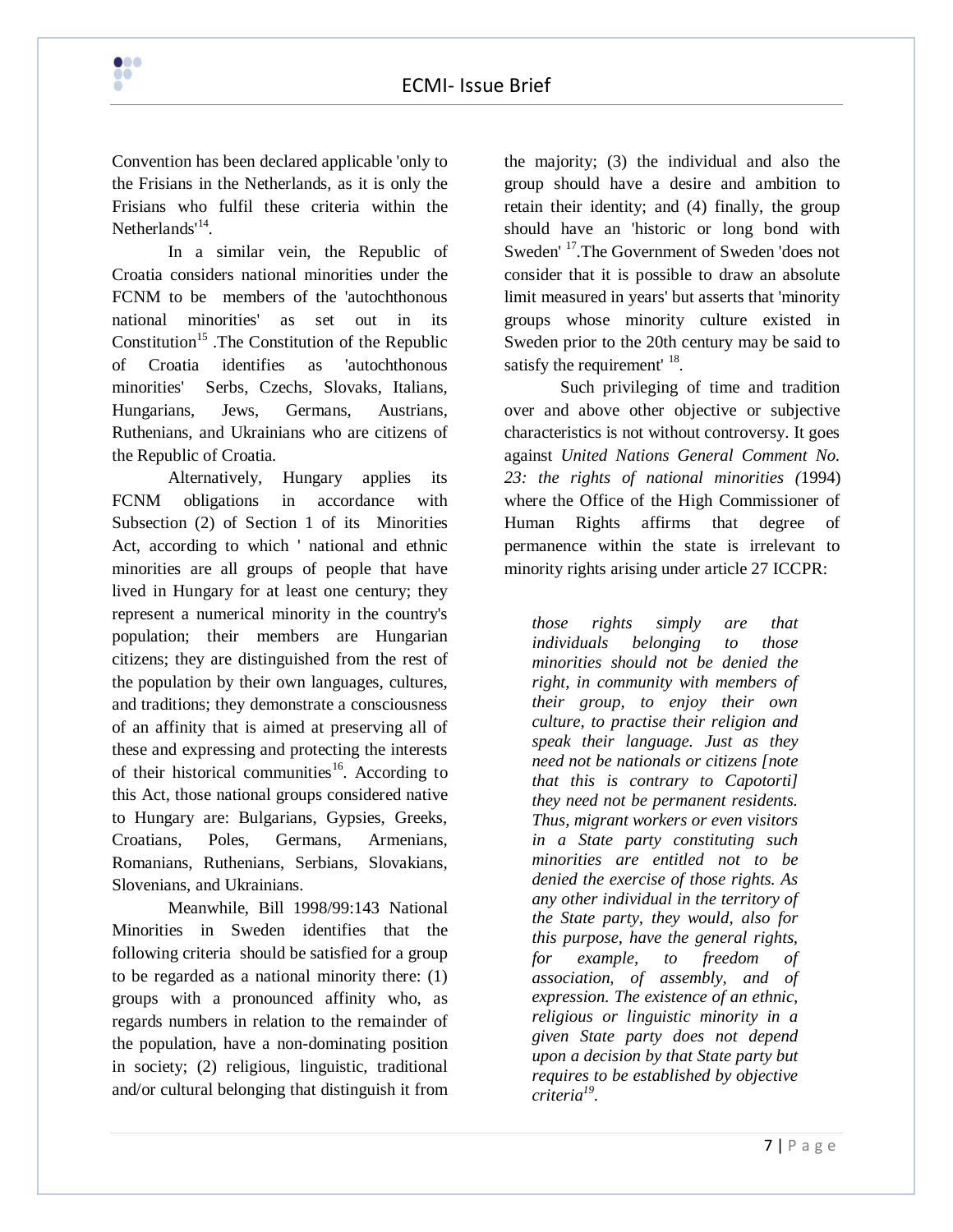That said, paragraph 10 of Asbjørn Eide's 2005 *Commentary on the UN Declaration on Minorities* acknowledges that

 $\bullet\bullet\bullet$ **PO** 

> *while citizenship as such should not be a distinguishing criterion that excludes some persons or groups from enjoying minority rights under the Declaration, ….Those who have been established for a long time on the territory may have stronger rights than those who have recently arrived<sup>20</sup> .*

In Eide's view (see paragraph 11 of his commentary),

*the 'best approach' appears to be to avoid making an absolute distinction between "new" and "old" minorities by excluding the former and including the latter, but to recognize that in the application of the Declaration the "old" minorities have stronger entitlements than the "new"<sup>21</sup> .*

#### *Minority as individual choice*

Still other definitions take a quintessentially liberal approach to the problem of identifying minorities and resolve this under the guise of individual choice. Thus, for example, paragraph 32 of the 1990 Copenhagen Document maintains that to belong to a national minority is a matter of a person's individual choice and no disadvantage may arise from the exercise of such choice'  $2^2$ . Yet even in this liberal orientation, choice is not arbitrary but remains constrained by subjective and / or objective criteria. Already in1993, HCNM Max van der Stoel was quick to make this caveat:

*In this connection I would like to quote the Copenhagen Document of 1990, which is of fundamental importance to minorities' issues within CSCE. It states that "To belong to a* 

*national minority is a matter of a person's individual choice". Even though I may not have a definition of what constitutes a minority, I would dare to say that I know a minority when I see one. First of all, a minority is a group with linguistic, ethnic or cultural characteristics which distinguish it from the majority. Secondly, a minority is a group which usually not only seeks to maintain its identity but also tries to give stronger expression to that identity<sup>23</sup> .*

The Explanatory Report which accompanies the Framework Convention provides a similar cautionary note: while 'Paragraph 1 leaves it to every such person to decide whether or not he or she wishes to come under the protection flowing from the principles of the framework Convention', this paragraph 'does not imply a right for an individual to choose arbitrarily to belong to any national minority<sup> $24$ </sup>. Instead, 'the individual's subjective choice is inseparably linked to objective criteria relevant to the person's identity'.

# *Adjectives in lieu of definitions*

The various interwar treaties which established the League of Nations System of Minority Guarantees did not contain any definition of 'minority' but instead simply referred to 'persons who belong to racial, religious or linguistic minorities' or named specific groups considered especially vulnerable (e.g., Jews in Poland and Muslims in Yugoslavia). A similar tactic was adopted by the UN Declaration on the Rights of Persons Belonging to National or Ethnic, Religious and Linguistic Minorities. According to Eide (in paragraph 7 of his commentary), 'the Declaration does not, in its substantive provisions, make distinctions between these categories' but this 'does not exclude the possibility that the needs of the different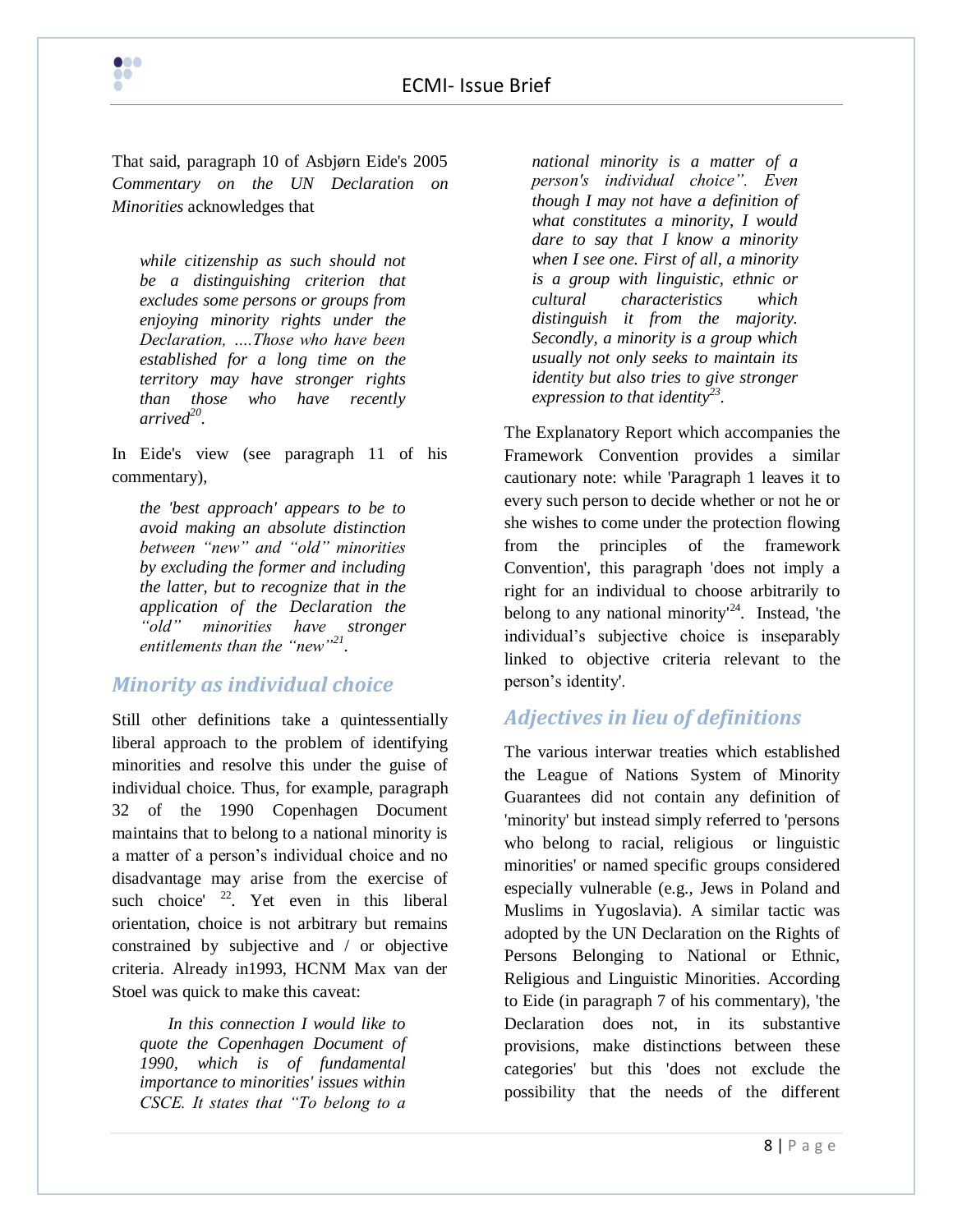

categories of minorities could be taken into account in the interpretation and application of the various provisions<sup>125</sup>.

# *Facts in lieu of definitions*

Another recurrent approach taken by international organisations is to assert the primacy of 'fact' over 'definitions'. As early as 1928, in the Upper Silesia Schools Case, the PCIJ ruled (see paragraph 97 of the judgement) that whether or not a person belonged to a minority was a 'question of fact and not solely one of intention<sup>126</sup>. The text of article 27 of the International Covenant on Civil and Political Rights similarly prioritize fact phrased as existence:

*In those States in which ethnic, religious or linguistic minorities exist, persons belonging to such minorities shall not be denied the right, in community with the other members of their group, to enjoy their own culture, to profess and practise their own religion, or to use their own*  language<sup>27</sup>.

Max van der Stoel, said much the same thing in 1993 when he remarked that 'the existence of a minority is a question of fact and not of definition...<sup>28</sup>. Subsequently, in 1995, Stoel provided further insight into what he took to be the 'determining facts' regarding a national minority:

*It is a group with an identity of its own which clearly distinguishes it from that of a majority and in addition it has the clear wish to maintain or even to strengthen that identity. And my experience is – and probably yours – that you recognize a national minority when you see it* <sup>29</sup> .

Thus, once more, emphasis is placed on a mixture of subjective and objective criteria in identifying minority right holders.

These five recurrent approaches to the definition of minorities are not simply heterogeneous. They imply divergent views of identity (what comprises it) and power (who ought properly to exercise it). Admittedly, there are affinities between them, as, for example, in the privileging of State nationals in the first (variations on Capotorti) and third (autochonous) or in the emphasis on subjective determination in the first (variations on Capotorti) and fourth (choice). But there are strong tensions as well. The fourth (adjectives) and fifth (facts) reject subjectivity while the third (choice) rejects objectivity and the first (Capotorti) and second (autochonous) attempt to combine the objective with the subjective.

# **IV. IDENTIFICATION AND (DIS)EMPOWERMENT**

If the goal in this debate is to better understand that process through which persons with certain attributes come to share a definition of themselves and their predicament in terms of a 'minority', it is arguably best to go about it in a manner that highlights the contingent and variable relationship between identity and power. And in order accomplish that, it is first necessary to disentangle the particular use of minority from the broader, and more generic, concept of 'identity' to which it relates.

A 'minority' is a type of 'identity'. As such, the term minority may refer to either a social category and / or a personal identity. Identity including minority identity used as a social category refers to a group of persons distinguished by (alleged) characteristic features or attributes and a name that is commonly used either by the people designated, others, or both.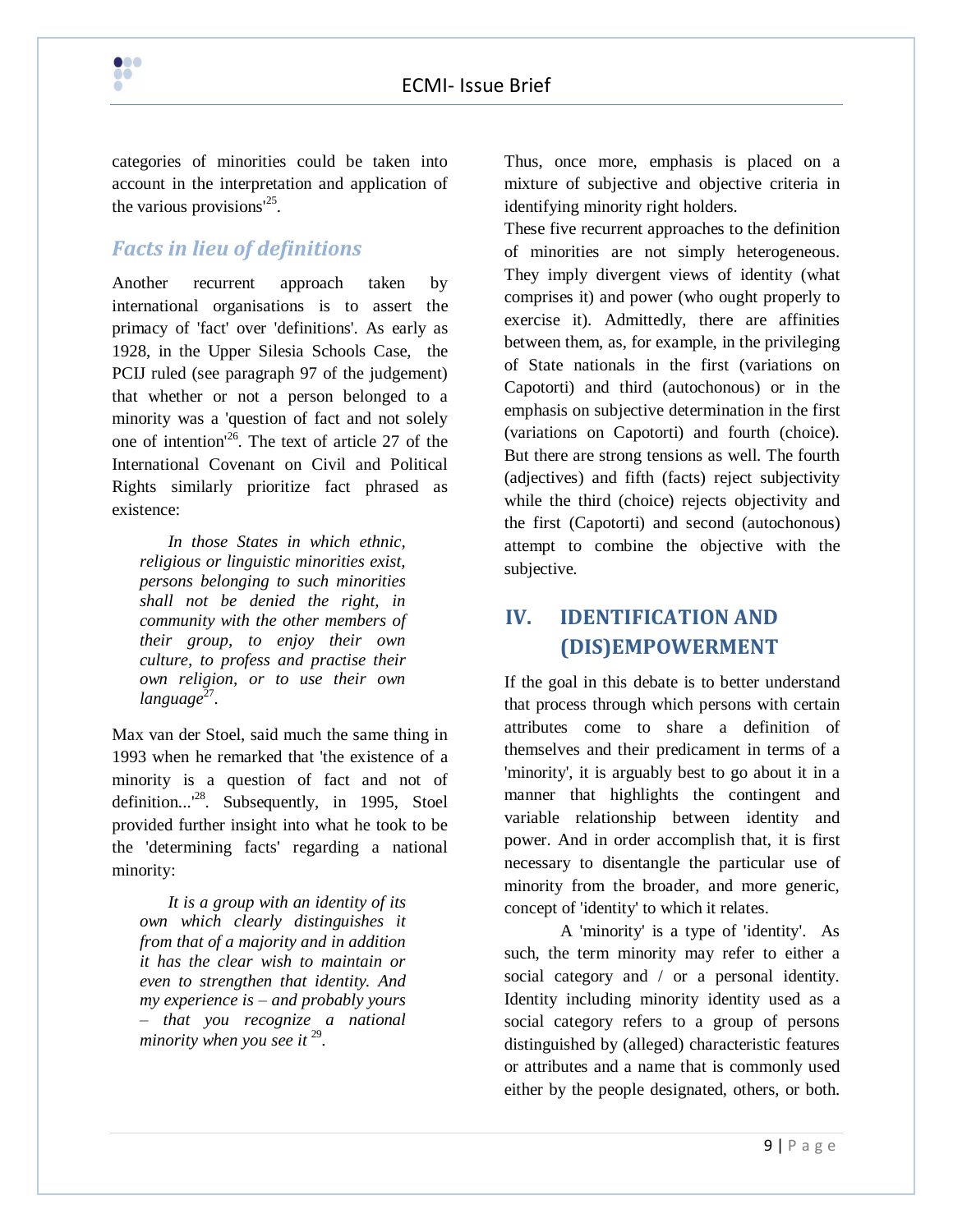

The social category usage occurs most frequently in the definitional debates surrounding minority as can be seen in Capotorti's definition, those definitions which are variations of Capotorti, as well as in definitions which emphasize autochonous status. At the same time, identity including minority identity may also designate a personal identity defined by a distinguishing characteristic (or characteristics) that an individual 'takes a special pride in or views as socially consequential' <sup>30</sup> .The personal identity usage is less prominent within the definitional debate on minority, but it clearly resonates with the liberal concern to privilege choice as a crucial factor in the exercise of minority rights.

Much of the political force and normative interest in the generic 'identity' and the more specific ‗minority' derives from the implicit linkage between these two usages, namely the core assumption that social categories are bound up with the bases of an individual's self-worth $3^1$ . Whether as social category or as personal identity, the concepts identity and minority require the awareness of self and other. Both those who possess the identity as well as those who do not are expected to have knowledge of that identity. In the definitional debate surrounding 'minority', this duality is commonly expressed in terms of a tension between the subjective and the objective, the values and interests of the minority group or individual member versus the values and interests of the wider society designated as the 'majority'. Indeed, much of the history of argumentation over minority identity invokes the privileging of so called objective over subjective criteria or, less commonly, of subjective over objective criteria.

The crucial distinction between the more generic concept of identity and the specific concept of minority is the presumption of

(dis)empowerment attached to the latter. Identity per se is taken to be or ought to be, a source of individual esteem and collective action. Yet the predicament of minorities is construed as precisely the reverse, a situation of individual *dis*esteem and collective *in*action . A minority is thus a social category or personal identity that is fundamentally, and (when compared with the generic identity) perversely, *dis*empowering. Francesco Capotorti expresses this core qualification ascribed to minorities in terms of 'non-dominance'. Whereas majorities are imagined as powerful (the quintessential insiders), minorities are imagined as powerless (the quintessential outsiders). The exercise of minority rights is intended to overcome or ameliorate this perceived power differential. Recognition as a minority right holder is thus imagined as fundamentally empowering, which may explain Jules Deschene's emphasis on 'the aim to achieve equality with the majority in fact and in law'.

A crucial problem with many of the definitional approaches to minority as both social category and personal identity is the tendency to treat each of these usages as clearly bounded and immutable when in practice they are multiple, overlapping, and time / place contingent. As a result, not only are 'social categories' socially constructed but so also are peoples' sense of themselves as distinct individuals. Neither a purely objective nor a purely subjective nor even a dualist objective vs. subjective approach is adequate to fully comprehend the combined self and other dynamic that underscores minority identity. Instead, both minority (and majority) identity is better understood as i*nter*subjective, that is at once part shared and part idiosyncratic. It is precisely this intersubjectivity which gives rise to that variation of observable minority / majority power relationships with which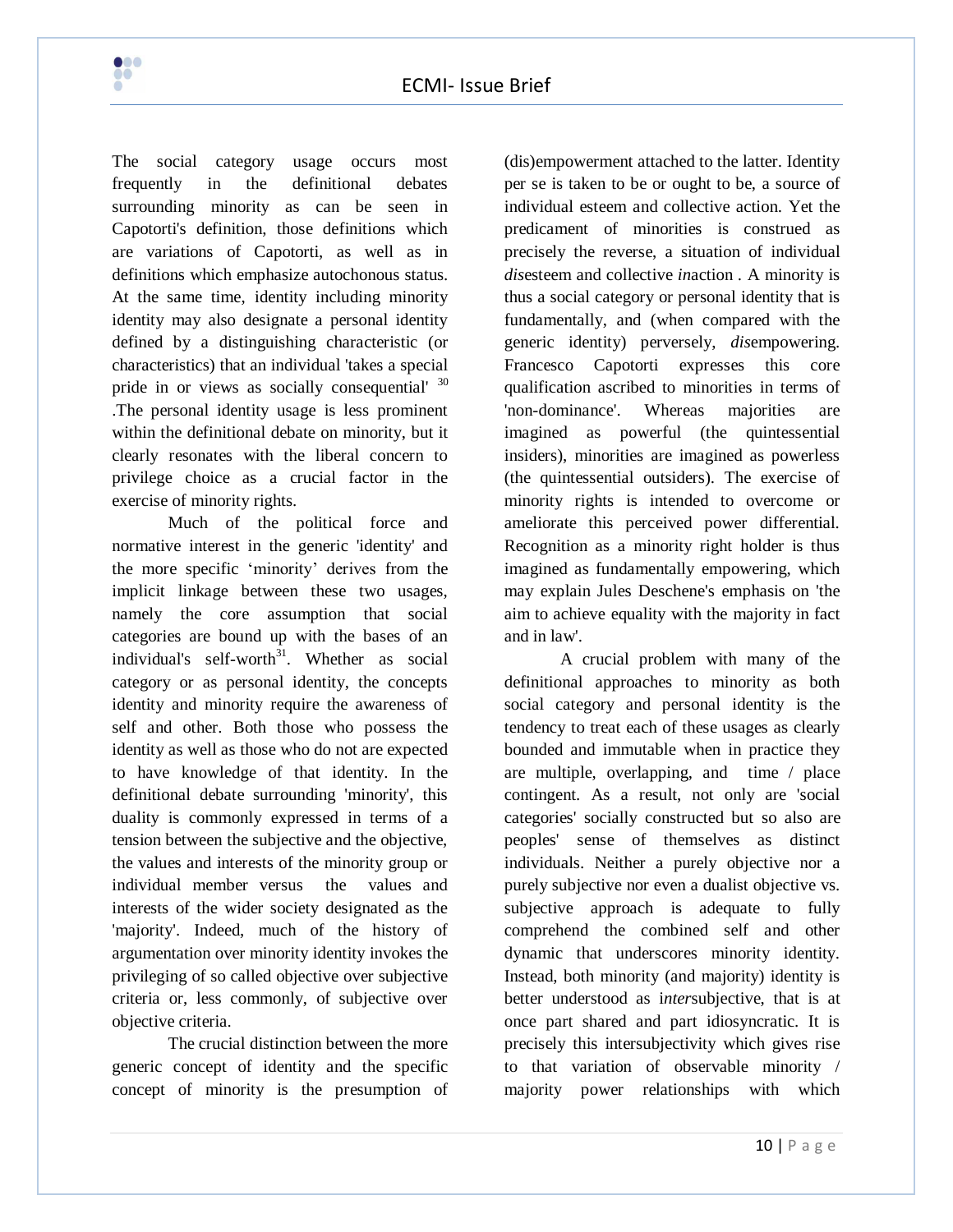

minority rights must contend. ALL of the following minority / majority scenarios are possible and may be experienced by the same person albeit in different contexts: (1) an individual recognizes him or herself as belonging to a minority and is recognized and positively affirmed as such by others; (2) an individual recognizes him or herself as belonging to a minority but is not so recognized by others; (3) an individual self-identifies as a minority and is so recognized by others but experiences inequality or disesteem as a result; (4) an individual is recognized as a minority by others, whether positively or negatively, while not considering that minority identity personally meaningful or significant at least some and perhaps even most of the time. Arguably, NONE of the five main minority formulas are fully able to engage with these multiple and potentially concurrent possibilities because they lack an intersubjective awareness.

This theoretical insight derived from that body of social constructivist scholarship is particularly relevant to minority circumstances because it underscores how a social process beyond the individual's control crucially shapes identities the individual may understand as deeply personal. In any category of identity (e.g., gender, disability, race, ethnicity, etc.), self-identifications (who I think I am) will inevitably be inextricably linked with otheridentifications (who you think I am). Selfidentification is always in significant measure a response to prevailing identification by others (us versus them). At the same time, otheridentification may also be a response to rival self-identifications (them versus us), especially where prevalent asymmetries of power are involved (e.g., as between minorities and majorities). These social processes of interconnected self and other-identification are arguably the key to maintaining, and thus

potentially also overcoming, minority (dis)empowerment.

# **V. FRAMING MINORITIES AND MAJORITIES**

The process of 'framing' as derived from social movement theory provides an important insight into the dynamics of that self / other identification process which creates, perpetuates but may also transform existing minority / majority identities. 'Frames' - or the norms and ideas we selectively use to characterize subjects - influence the ways in which we think about and respond to those same subjects. From this perspective, the identification of social categories like minority or majority are understood to involve power relationships between a communicator and a target audience both of whom are embedded in a particular cultural context $^{32}$ .

Framing is 'an active processual phenomenom that implies agency and contention...it is active in the sense that something is being done and processual in the sense that what is evolving is the work of organisations or actors $^{33}$ . Crucially, framing is also deliberate and goal-directed: 'frames are developed and deployed to achieve a specific purpose—to recruit new members, to mobilize adherents, to acquire resources, and so forth<sup>34</sup>. In general, frames are more likely to influence the target audience if they are cognitively plausible, dramatically compelling, and resonate with pre-existing social narratives and shared cultural values <sup>35</sup>.

This social-cultural dimension is particularly relevant to 'movements that have been stigmatized because their beliefs and / or values contradict the dominant culture's core values<sup>36</sup> and to 'movements reliant on conscience constituents who are strikingly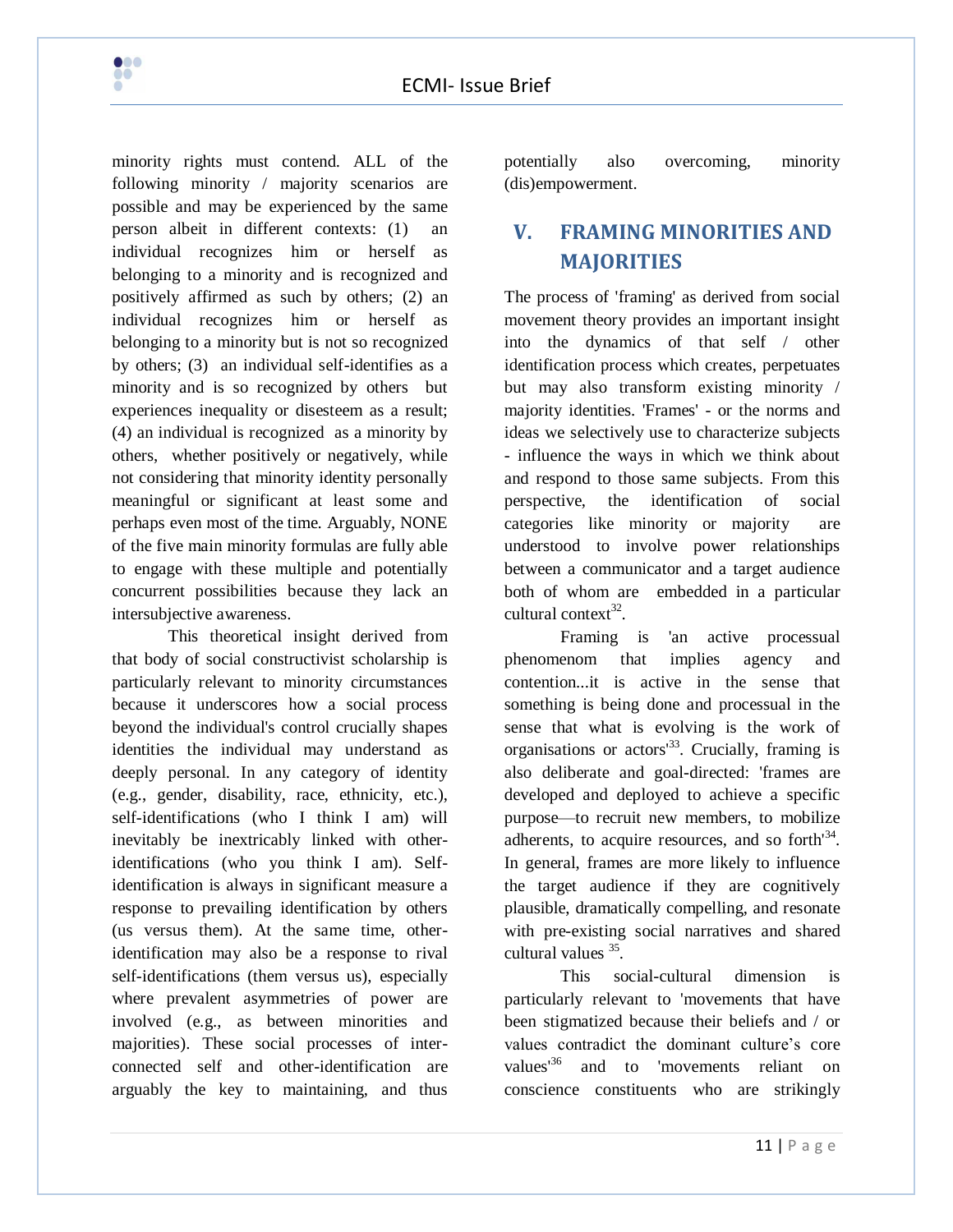

different from the movement beneficiaries<sup>137</sup>. Significantly, both of these important caveats regarding socio-cultural resonance apply to the minority rights discourse. As already noted, the minority predicament is assumed to be one of non-dominance and is commonly juxtaposed against the dominant (majority) culture. As with all rights based movements, minority rights are reliant on actors (international organisations, non-governmental organisations, states, etc.) other than the putative minority rights holders. A process framing approach to minority self and other identification thus draws our attention to continuities and discontinuities between preexisting socio-cultural norms and current efforts to overcome social, economic and political inequalities between persons belonging to different groups. For the purpose of this Issue Brief, conceptualizing minority identity in terms of a framing process is therefore doubly useful: (1) it offers the basis for a theory of political action linked to identity construction; and (2) it suggests a method of analysis in which to evaluate the socio-cultural resonance of putative minority identifications with their respective target audience<sup>38</sup>.

# **VI. CONCLUSION**

The goal of this Issue Brief has not been to argue in favour of a preferred definition of 'minority'; instead, its express aim has been to reflect upon how scholars and practioners should understand and use such definitions. The great irony here is that as lived socio-cultural / political reality 'minority identity' is heavily loaded and deeply contested, and yet scholars and practioners have no good alternative to the concept 'minority'. As a result, it is absolutely essential that scholars and practioners adopt a critical and self-reflexive stance towards their use of 'minority' and indeed its alter ego 'majority'. This means, most obviously,

emphasizing that their use of the concept 'minority' does not designate a homogeneous socio-cultural group but a heterogeneous category of self and other identification. Beyond this, and more substantively, it means focusing on the changing ways in which the category 'minority' is applied by various actors (e.g., states, international organisations, nongovernmental organisations, scholars, journalists, etc.) irrespective of whether they purport to represent minorities, majorities or various conscience constituents.

Accordingly, the minority research agenda should concentrate explanatory effort upon the social processes of identification as a minority. Whereas a definition is 'a statement expressing the essential nature of something', 'identification' is an active term derived from the verb 'to identify' meaning 'to recognize or distinguish<sup>39</sup>. For this reason Brubakers and Cooper contend that it lacks the 'reifying connotations of identity'<sup>40</sup>. Because identification is a social process it is arguably better able to characterize nuanced power differentials and to explain how power dynamics may change both between actors and across time and place (as per the minority / majority scenarios noted in this Issue Brief). *If*, as described here, the minority predicament is fundamentally one of (dis)empowerment, and *if* the exercise of minority rights is intended to ameliorate that predicament through empowerment, then a process based approach has clear advantages over a concept based approach. By applying insights from the social movement literature on 'process frames', we can analyse the competing constructions of 'minority' in self and other discourses, rather than unwittingly reinforcing them. When the analysis shifts from concept to process, the definitional quagmire itself is revealed to be yet another social process of identification where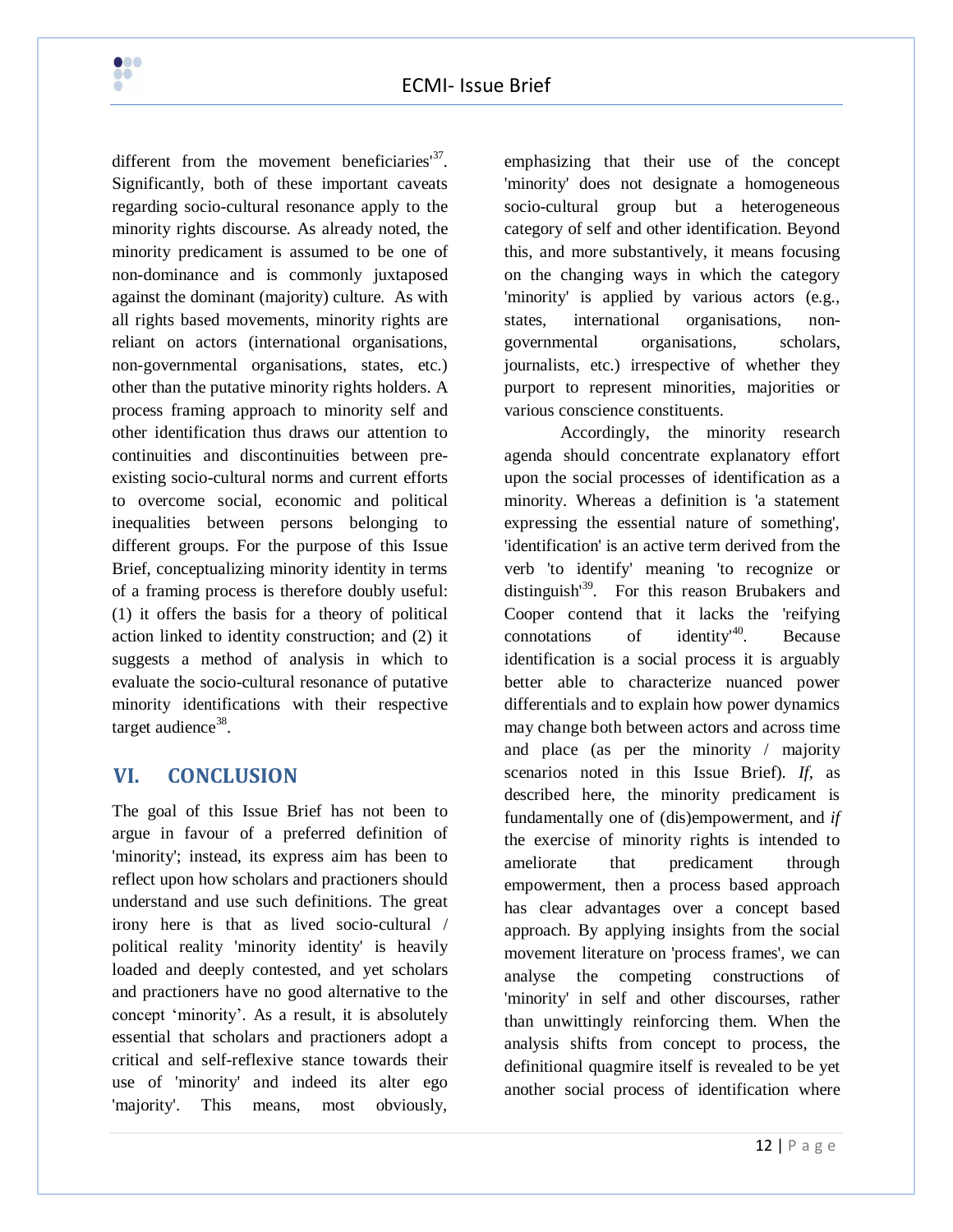

each variation is intended to preserve and promote a distinct minority / majority power dynamic. Ultimately, minority empowerment requires more than simply to *'*know a minority when you see one*'*; it invites both the scholar and the practitioner to ask who is the seer and who is the seen, where are they looking from and what are they looking at, and to what purpose is their knowledge directed.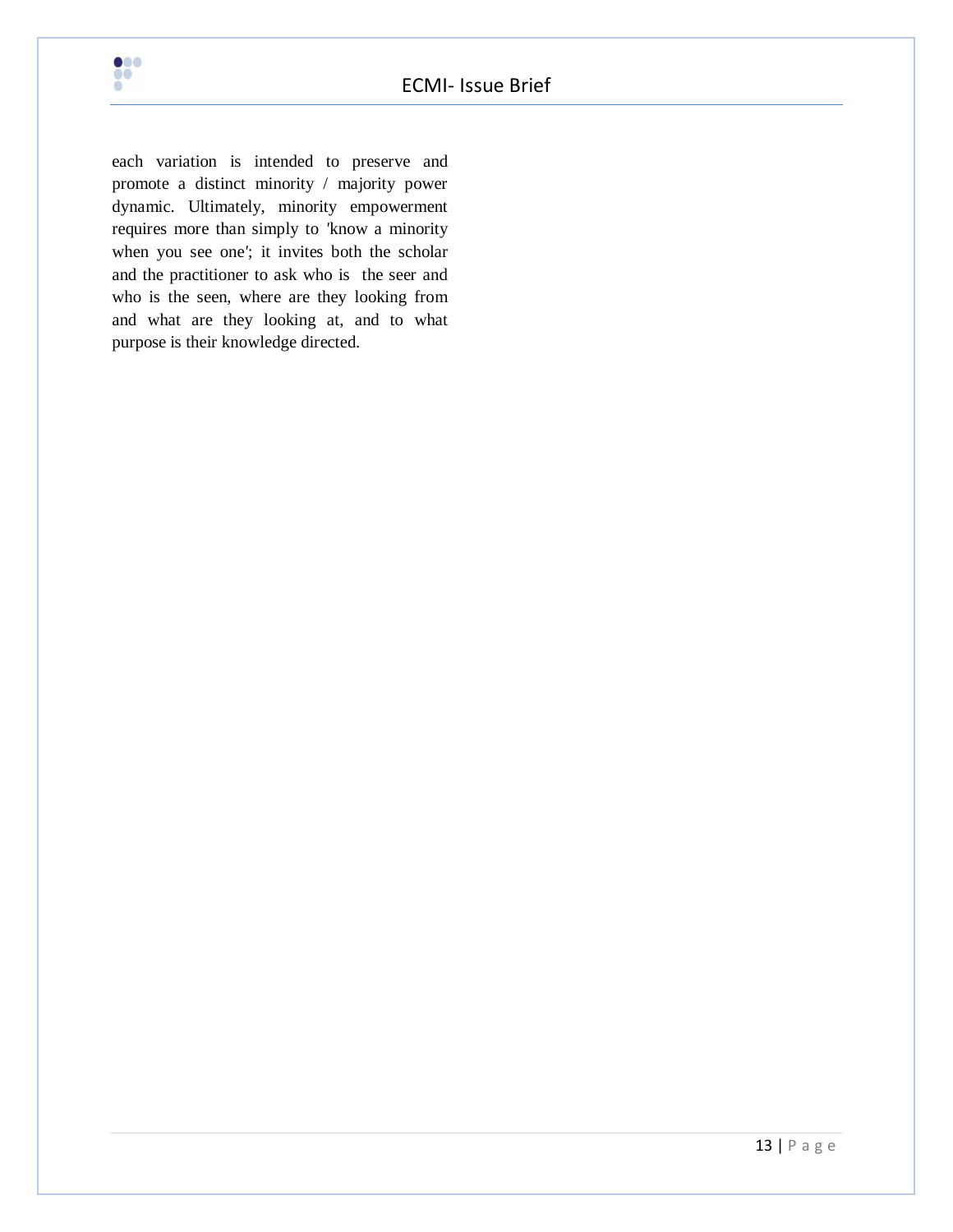

#### **Bibliography**

Benford, Robert D., and David A. Snow. "Framing Process and Social Movements: An Overview and Assessment.‖ *Annual Rev. Sociology* 26(2000): 611–639.

Brubaker, Rogers, and Frederick Cooper. "Beyond Identity." *Theory and Society* 29(2000): 1– 47.

Caportoti, Francesco. "The International Protection of Persons Belonging to Ethnic, Religious and Linguistic Minorities since 1919." United Nations Economic and Social Council.1977.

Council of Europe. *Framework Convention for the Protection of National Minorities and Explanatory Report*. adopted February 1995. Accessed February 7, 2014. [http://www.coe.int/t/dghl/monitoring/minorities/1\\_AtGlance/PDF\\_H\(95\)10\\_FCNM\\_ExplanRep](http://www.coe.int/t/dghl/monitoring/minorities/1_AtGlance/PDF_H(95)10_FCNM_ExplanReport_en.pdf) [ort\\_en.pdf.](http://www.coe.int/t/dghl/monitoring/minorities/1_AtGlance/PDF_H(95)10_FCNM_ExplanReport_en.pdf)

Council of Europe. *Recommendation 1134-"On the Rights of Minorities."*adopted 1 October 1990. Accessed February 7, 2014. [http://assembly.coe.int/Main.asp?link=/Documents/AdoptedText/ta90/EREC1134.htm.](http://assembly.coe.int/Main.asp?link=/Documents/AdoptedText/ta90/EREC1134.htm)

Council of Europe. *The European Charter for Regional and Minority Languages*. adopted 5 November 1992. Accessed February 7, 2014. [http://conventions.coe.int/Treaty/en/Treaties/Html/148.htm.](http://conventions.coe.int/Treaty/en/Treaties/Html/148.htm)

Council of Europe: Secretariat of the Framework Convention for the Protection of National Minorities. *Report Submitted by Croatia Pursuant to Article 25, Paragraph 1 of the Framework Convention for the Protection of National Minorities*. 16 March 1999. ACFC/SR(1995)005. Accessed February 7, 2014. http://www.coe.int/t/dghl/monitoring/minorities/3 fcnmdocs/PDF 1st SR Croatia en.pdf.

Council of Europe: Secretariat of the Framework Convention for the Protection of National Minorities. *Report Submitted by Hungary Pursuant to Article 25, Paragraph 1 of the Framework Convention for the Protection of National Minorities*. 21 May 1999. ACFC/SR(1999)010. Accessed February 7, 2014. http://www.coe.int/t/dghl/monitoring/minorities/3 fcnmdocs/PDF 1st SR Hungary en.pdf.

Council of Europe: Secretariat of the Framework Convention for the Protection of National Minorities. *Report Submitted by the Netherlands Pursuant to Article 25, Paragraph 1 of the Framework Convention for the Protection of National Minorities*. 16 July 2008. ACFC/SR (2008)001. Accessed February 7, 2014.

[http://www.coe.int/t/dghl/monitoring/minorities/3\\_fcnmdocs/PDF\\_1st\\_SR\\_TheNetherlands\\_en.p](http://www.coe.int/t/dghl/monitoring/minorities/3_fcnmdocs/PDF_1st_SR_TheNetherlands_en.pdf) [df](http://www.coe.int/t/dghl/monitoring/minorities/3_fcnmdocs/PDF_1st_SR_TheNetherlands_en.pdf)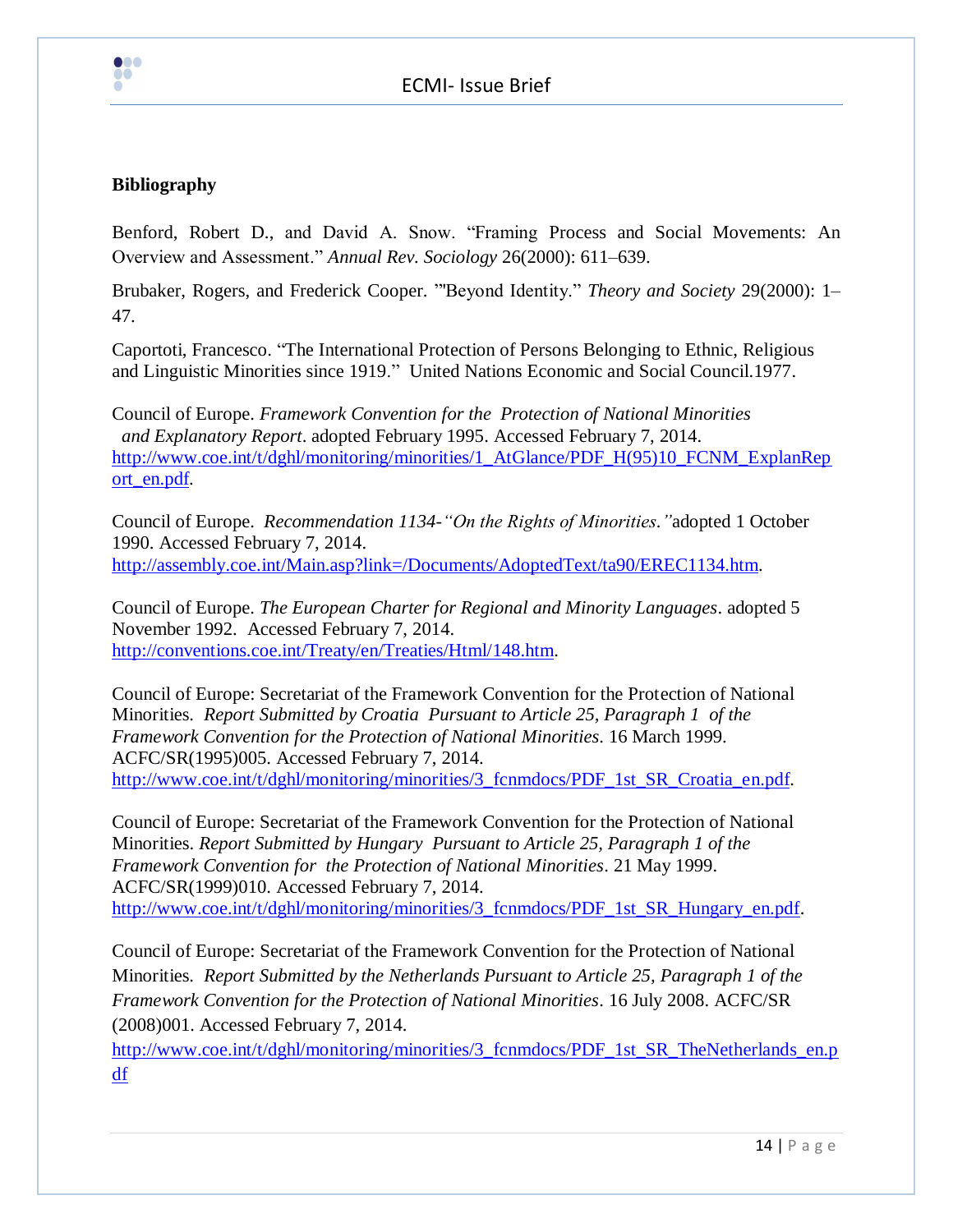

Council of Europe: Secretariat of the Framework Convention for the Protection of National Minorities. *Report Submitted by Sweden Pursuant to Article 25, Paragraph 1 of the Framework Convention for the Protection of National Minorities*. 8 June 2001. ACFC/SR (2001)003. Accessed February 7, 2014. [http://www.coe.int/t/dghl/monitoring/minorities/3\\_FCNMdocs/PDF\\_1st\\_SR\\_Sweden\\_en.pdf.](http://www.coe.int/t/dghl/monitoring/minorities/3_FCNMdocs/PDF_1st_SR_Sweden_en.pdf)

Creed, Douglas W. E., Maureen A. Scully, and John R. Austin. "Clothes Make the Person? The Tailoring of Legitimating Accounts and the Social Construction of Identity." *Organization Science* 13(2002): 475–496.

Fearon, James D. "What Is Identity as We Now Use the Word?" Unpublished paper, 1–45.

Gamson, William A. "The Social Psychology of Collective Action." In *Frontiers in Social Movement Theory,* edited by A. D. Morris and C. M. Mueller, 53–76. New Haven, CT: Yale University Press, 1992.

International Labour Organization. *Indigenous and Tribal Population Convention*. adopted 26 June 1957. Accessed February 7, 2014. [http://www.ilo.org/dyn/normlex/en/f?p=NORMLEXPUB:12100:0::NO::P12100\\_INSTRUMEN](http://www.ilo.org/dyn/normlex/en/f?p=NORMLEXPUB:12100:0::NO::P12100_INSTRUMENT_ID:312252)

[T\\_ID:312252.](http://www.ilo.org/dyn/normlex/en/f?p=NORMLEXPUB:12100:0::NO::P12100_INSTRUMENT_ID:312252)

Merriam Webster Online Dictionary. Accessed February 7, 2014. [http://www.merriam](http://www.merriam-webster.com/)[webster.com/](http://www.merriam-webster.com/)

[Organization for Security and Co-operation in Europe.](http://www.osce.org/) *Document of the Copenhagen Meeting of the Conference on the Human Dimension of the CSCE*. adopted June 1990. Accessed February 7, 2014. [http://www.osce.org/odihr/elections/14304.](http://www.osce.org/odihr/elections/14304)

Paulsen, Ronnelle and Karen Glumm. "Resource Mobilization and the Importance of Bridging Beneficiary and Conscience Constituents." *Natal Journal of Sociology* 9(1995): 37–62.

*Rights of Minorities in Upper Silesia* (Germany v. Poland). 1928 P.C.I.J. (ser. A) No. 15 (Apr. 26). Accessed February 7, 2014. http://www.worldcourts.com/pcij/eng/decisions/1928.04.26 upper silesia.htm.

Stoel. Max van der . "Minorities. Human Rights and the International Community." Strausberg. 7 July 1955. Accessed February 7, 2014. [http://www.osce.org/hcnm/36591.](http://www.osce.org/hcnm/36591)

Stoel. Max van der . CSCE Human Dimension Seminar on "Case Studies on National Minority Issues: Positive Results." Warsaw. 24 May 1993. Accessed February 7, 2014. [http://www.osce.org/hcnm/38038.](http://www.osce.org/hcnm/38038)

Vincent. R.J. *Human Rights and International Relations*. Cambridge: Cambridge University Press. 1986.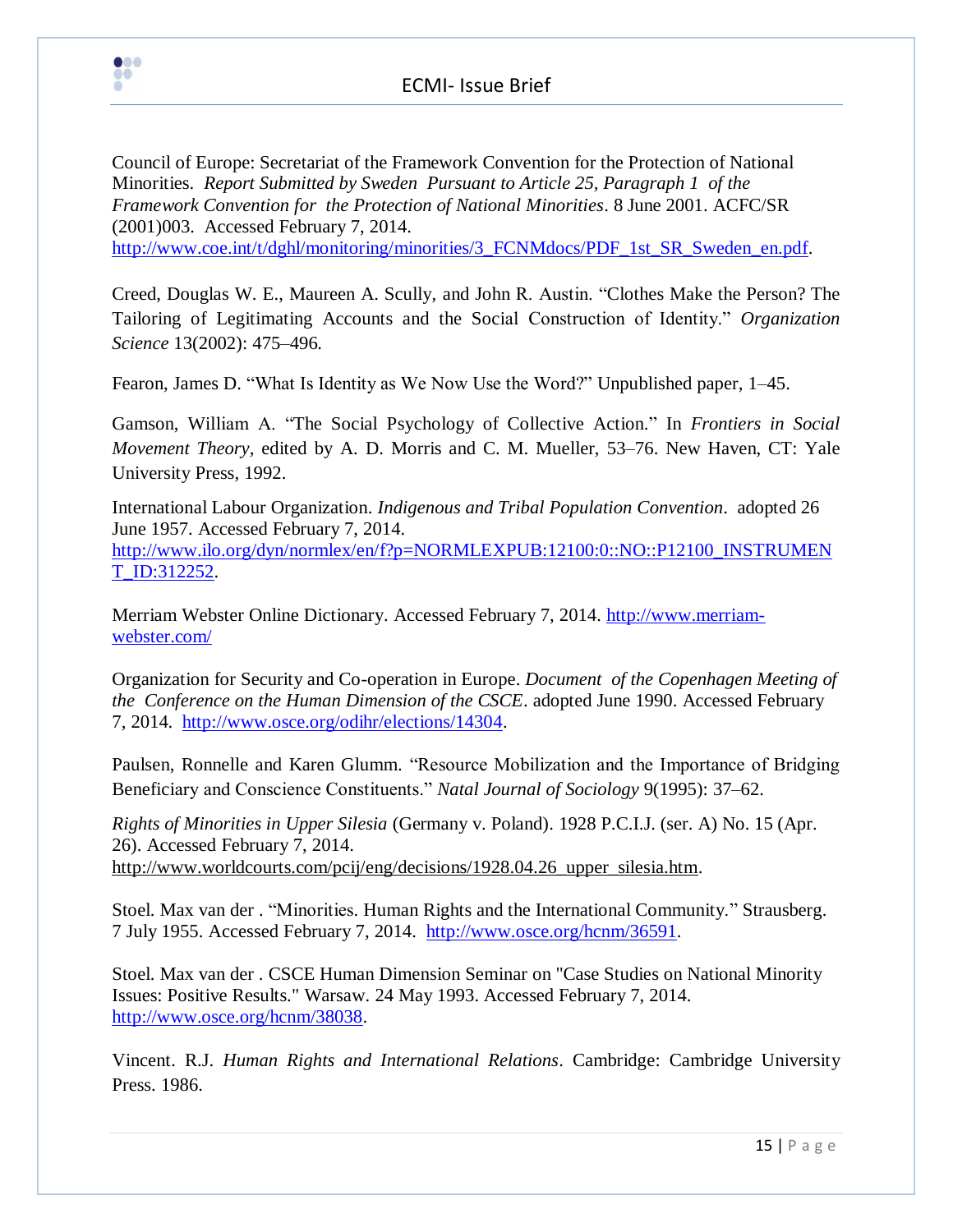

 $\bullet\bullet\bullet$ 8

United Nations Commission on Human Rights. *Rights of Persons Belonging to National, Ethnic, Religious and Linguistic Minorities.*1985.UN Doc.E/CN.4/1986/43.

United Nations. *Convention on the Rights of Persons with Disabilities*. Accessed February 7, 2014. [http://www.un.org/disabilities/convention/conventionfull.shtml.](http://www.un.org/disabilities/convention/conventionfull.shtml)

United Nations Human Rights Committee. *CCPR General Comment No. 23: Article 27 (Rights of Minorities)*. 8 April 1994. CCPR/C/21/Rev.1/Add.5. Accessed February 7, 2014. [http://www.unhchr.ch/tbs/doc.nsf/0/fb7fb12c2fb8bb21c12563ed004df111.](http://www.unhchr.ch/tbs/doc.nsf/0/fb7fb12c2fb8bb21c12563ed004df111)

United Nations. *International Covenant on Civil and Political Rights*. adopted 16 December 1966. Accessed February 7, 2014. [http://www.ohchr.org/en/professionalinterest/pages/ccpr.aspx.](http://www.ohchr.org/en/professionalinterest/pages/ccpr.aspx)

United Nations Sub-Commission on the Promotion and Protection of Human Rights. *Commentary Of The Working Group On Minorities To The United Nations Declaration On The Rights Of Persons Belonging To National Or Ethnic, Religious And Linguistic Minorities*. 4 April 2005. E/CN.4/Sub.2/AC.5/2005/2. Accessed February 7, 2014. [http://www.ohchr.org/Documents/Events/Minority2012/G0513385\\_en.pdf.](http://www.ohchr.org/Documents/Events/Minority2012/G0513385_en.pdf)

Watson. Scott. "Framing the Copenhagen School: Integrating the Literature on Threat Construction.‖ *Millennium – Journal of International Studies 40*(2012): 379–301.

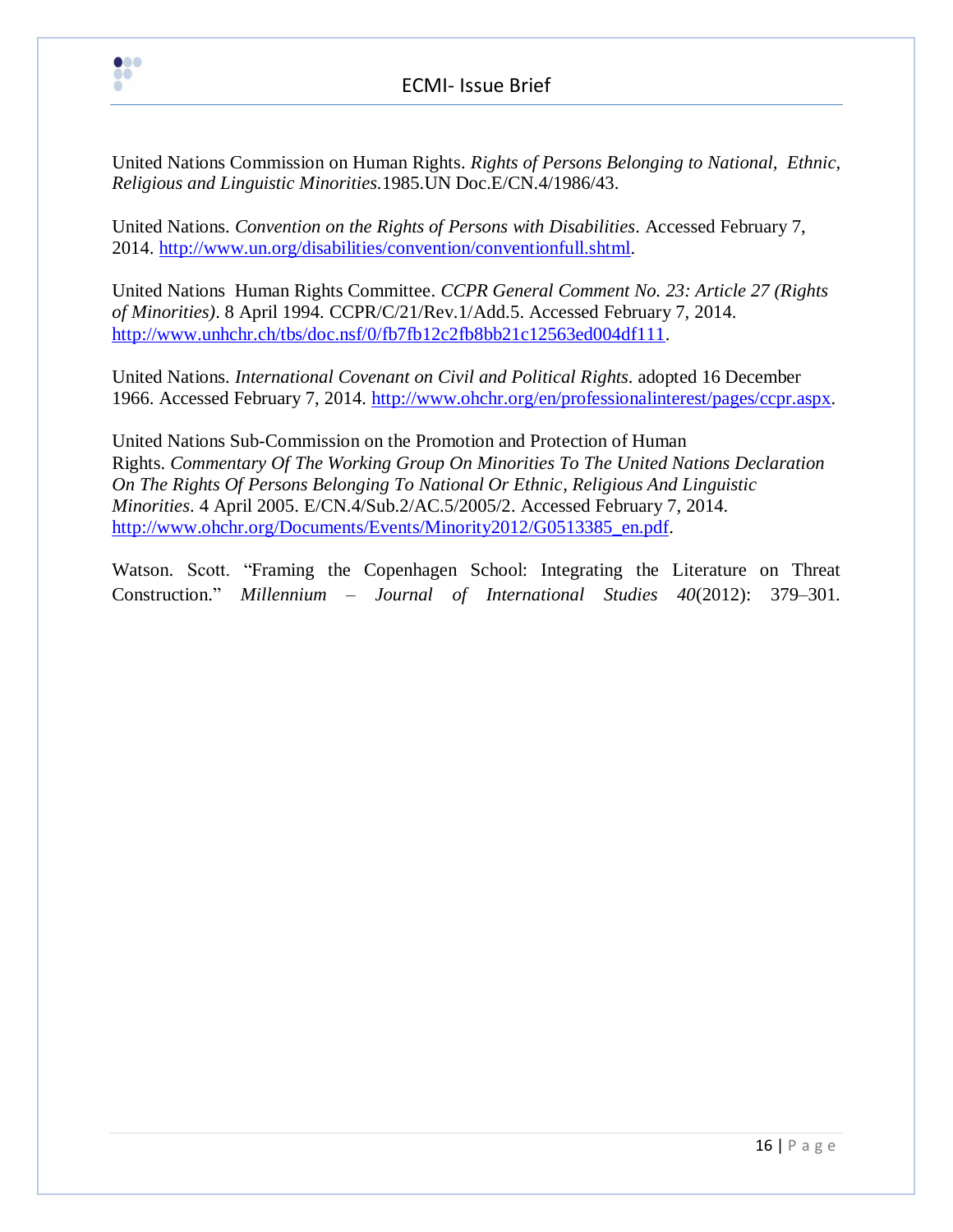

#### **Notes**

 $\overline{\phantom{a}}$ 

<sup>8</sup> Caportoti, "The International Protection", 5.

<sup>9</sup> Council of Europe, *Recommendation 1134-"On the Rights of Minorities"*, adopted 1 October 1990, accessed February 7, 2014[, http://assembly.coe.int/Main.asp?link=/Documents/AdoptedText/ta90/EREC1134.htm.](http://assembly.coe.int/Main.asp?link=/Documents/AdoptedText/ta90/EREC1134.htm)

<sup>10</sup> United Nations Commission on Human Rights, *Rights of Persons Belonging to National, Ethnic, Religious and Linguistic Minorities,* 1985, UN Doc.E/CN.4/1986/43.

<sup>11</sup> Council of Europe, *The European Charter for Regional and Minority Languages*, adopted 5 November 1992, accessed February 7, 2014, [http://conventions.coe.int/Treaty/en/Treaties/Html/148.htm.](http://conventions.coe.int/Treaty/en/Treaties/Html/148.htm)

<sup>12</sup> Council of Europe, *Framework Convention for the Protection of National Minorities and Explanatory Report*, adopted February 1995, accessed February 7, 2014,

[http://www.coe.int/t/dghl/monitoring/minorities/1\\_AtGlance/PDF\\_H\(95\)10\\_FCNM\\_ExplanReport\\_en.pdf.](http://www.coe.int/t/dghl/monitoring/minorities/1_AtGlance/PDF_H(95)10_FCNM_ExplanReport_en.pdf)

<sup>13</sup> Council of Europe: Secretariat of the Framework Convention for the Protection of National Minorities, *Report Submitted by the Netherlands Pursuant to Article 25, Paragraph 1 of the Framework Convention for the Protection of National Minorities*, 16 July 2008, ACFC/SR(2008)001, accessed February 7, 2014,

[http://www.coe.int/t/dghl/monitoring/minorities/3\\_fcnmdocs/PDF\\_1st\\_SR\\_TheNetherlands\\_en.pdf.](http://www.coe.int/t/dghl/monitoring/minorities/3_fcnmdocs/PDF_1st_SR_TheNetherlands_en.pdf)

<sup>14</sup> Council of Europe, *Report Submitted by the Netherland.*

<sup>15</sup> Council of Europe: Secretariat of the Framework Convention for the Protection of National Minorities, *Report Submitted by Croatia Pursuant to Article 25, Paragraph 1 of the Framework Convention for the Protection of National Minorities*, 16 March 1999, ACFC/SR(1995)005, accessed February 7,2014,

[http://www.coe.int/t/dghl/monitoring/minorities/3\\_fcnmdocs/PDF\\_1st\\_SR\\_Croatia\\_en.pdf.](http://www.coe.int/t/dghl/monitoring/minorities/3_fcnmdocs/PDF_1st_SR_Croatia_en.pdf)

<sup>16</sup> Council of Europe: Secretariat of the Framework Convention for the Protection of National Minorities, *Report Submitted by Hungary Pursuant to Article 25, Paragraph 1 of the Framework Convention for the Protection of National Minorities*, 21 May 1999, ACFC/SR(1999)010, accessed February 7, 2014,

http://www.coe.int/t/dghl/monitoring/minorities/3 fcnmdocs/PDF 1st SR Hungary en.pdf.

<sup>17</sup> Council of Europe: Secretariat of the Framework Convention for the Protection of National Minorities, Report *Submitted by Sweden Pursuant to Article 25, Paragraph 1 of the Framework Convention for the Protection of National Minorities*, 8 June 2001, ACFC/SR (2001)003, accessed February 7, 2014,

[http://www.coe.int/t/dghl/monitoring/minorities/3\\_FCNMdocs/PDF\\_1st\\_SR\\_Sweden\\_en.pdf.](http://www.coe.int/t/dghl/monitoring/minorities/3_FCNMdocs/PDF_1st_SR_Sweden_en.pdf)

<sup>18</sup> Council of Europe, *Report Submitted by Sweden.*

<sup>19</sup> United Nations Human Rights Committee, *CCPR General Comment No. 23: Article 27 (Rights of Minorities)*, 8 April 1994, CCPR/C/21/Rev.1/Add.5, accessed February 7, 2014,

[http://www.unhchr.ch/tbs/doc.nsf/0/fb7fb12c2fb8bb21c12563ed004df111.](http://www.unhchr.ch/tbs/doc.nsf/0/fb7fb12c2fb8bb21c12563ed004df111)

<sup>20</sup> United Nations Sub-Commission on the Promotion and Protection of Human Rights, *Commentary Of The Working Group On Minorities To The United Nations Declaration On The Rights Of Persons Belonging To National Or Ethnic, Religious And Linguistic Minorities*, 4 April 2005, E/CN.4/Sub.2/AC.5/2005/2, accessed February 7, 2014, http://www.ohchr.org/Documents/Events/Minority2012/G0513385\_en.pdf.

<sup>21</sup> United Nations Sub-Commission on the Promotion and Protection of Human Rights, *Commentary Of The Working Group.*

<sup>1</sup> R.J. Vincent, *Human Rights and International Relations* (Cambridge: Cambridge University Press, 1986), 8. <sup>2</sup> United Nations, *Convention on the Rights of Persons with Disabilities*, accessed February 7, 2014,

[http://www.un.org/disabilities/convention/conventionfull.shtml.](http://www.un.org/disabilities/convention/conventionfull.shtml)

<sup>&</sup>lt;sup>3</sup> International Labour Organization, *Indigenous and Tribal Population Convention*, adopted 26 June 1957, accessed February 7, 2014,

[http://www.ilo.org/dyn/normlex/en/f?p=NORMLEXPUB:12100:0::NO::P12100\\_INSTRUMENT\\_ID:312252.](http://www.ilo.org/dyn/normlex/en/f?p=NORMLEXPUB:12100:0::NO::P12100_INSTRUMENT_ID:312252)

<sup>&</sup>lt;sup>4</sup> Francesco Caportoti, "The International Protection of Persons Belonging to Ethnic, Religious and Linguistic Minorities since 1919", United Nations Economic and Social Council, 1977, 96.

 $<sup>5</sup>$  Caportoti, "The International Protection", 96.</sup>

 $6$  Caportoti, "The International Protection", 5.

 $<sup>7</sup>$  Max van der Stoel, "Minorities, Human Rights and the International Community", Strausberg, 7 July 1955,</sup> accessed February 7, 2014, [http://www.osce.org/hcnm/36591.](http://www.osce.org/hcnm/36591)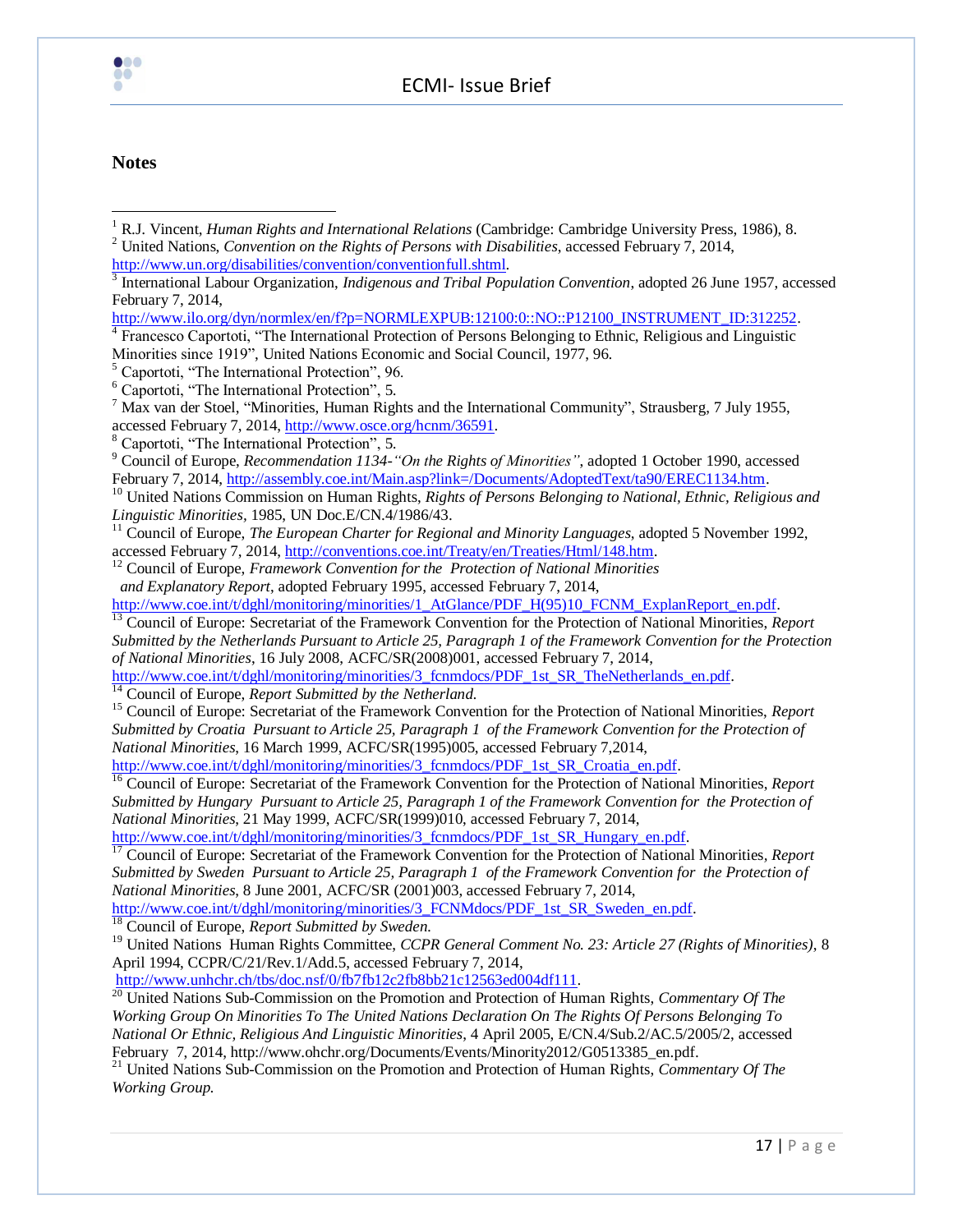

 $\overline{\phantom{a}}$ 

<sup>22</sup> [Organization for Security and Co-operation in Europe,](http://www.osce.org/) *Document of the Copenhagen Meeting of the Conference on the Human Dimension of the CSCE*, adopted June 1990, accessed February 7, 2014, [http://www.osce.org/odihr/elections/14304.](http://www.osce.org/odihr/elections/14304)

 $\frac{23}{23}$  Max van der Stoel, CSCE Human Dimension Seminar on "Case Studies on National Minority

Issues: Positive Results", Warsaw, 24 May 1993, accessed February 7, 2014, http://www.osce.org/hcnm/38038. <sup>24</sup> Council of Europe, *Framework Convention.*

<sup>25</sup> United Nations Sub-Commission on the Promotion and Protection of Human Rights, *Commentary Of The Working Group.*

<sup>26</sup> *Rights of Minorities in Upper Silesia* (Germany v. Poland), 1928 P.C.I.J. (ser. A) No. 15 (Apr. 26), accessed February 7, 2014[, http://www.worldcourts.com/pcij/eng/decisions/1928.04.26\\_upper\\_silesia.htm.](http://www.worldcourts.com/pcij/eng/decisions/1928.04.26_upper_silesia.htm)

<sup>27</sup> United Nations, *International Covenant on Civil and Political Rights*, adopted 16 December 1966, accessed February 7, 2014[, http://www.ohchr.org/en/professionalinterest/pages/ccpr.aspx.](http://www.ohchr.org/en/professionalinterest/pages/ccpr.aspx)

<sup>28</sup> Max van der Stoel, CSCE Human Dimension Seminar.

<sup>29</sup> Max van der Stoel, "Minorities, Human Rights".

 $30$  James D. Fearon, "What Is Identity as We Now Use the Word?", Unpublished paper, 2.

 $31$  Fearon, 2.

<sup>32</sup> Scott Watson, "Framing the Copenhagen School: Integrating the Literature on Threat Construction", *Millennium*-*Journal of International Studies* 40(2012): 285.

<sup>33</sup> Robert D. Benford, David A. Snow, "Framing Process and Social Movements: An Overview and Assessment", *Annual Rev. Sociology* 26(2000): 614.

 $34$  Benford, Snow, 624.

<sup>35</sup> William A. Gamson, "The Social Psychology of Collection Action," in *Frontiers in Social Movement Theory*, ed. Aldon D. Morris and Carol M. Muller( New Haven: Yale University Press, 1992).

<sup>36</sup> Benford, Snow; Douglas W.E Creed, Maureen A. Scully and John R. Austin, "Clothes Make a Person? The Tailoring of Legitimizing Accounts and the Social Construction of Identity", *Organization Science* 13(2002): 475-496.

<sup>37</sup> Ronnelle Paulsen and Karen Glumm, "Resource Mobilization and the Importance of Bridging Beneficiary and Conscience Constituents", *Natal Journal of Sociology* 9(1995): 37-62.

<sup>38</sup> Creed, Scully and Austin, 481.

<sup>39</sup> Merriam Webster Online Dictionary, accessed February 7,2014, http://www.merriam-webster.com/

<sup>40</sup> Rogers Brubaker and Frederick Cooper, "Beyond Identity", *Theory and Society* 29(2000): 14.